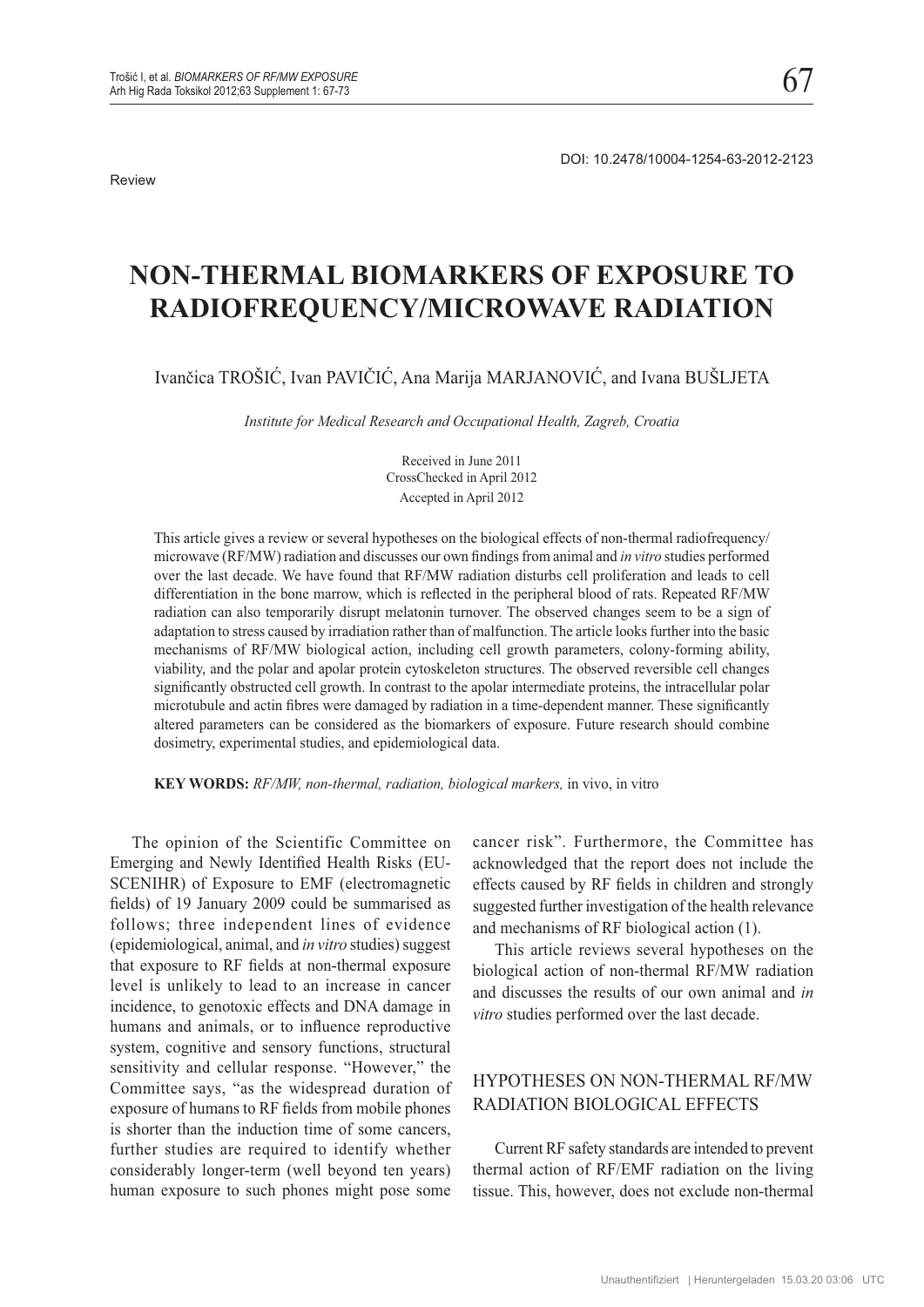biological effects (2, 3). Non-thermal effects occur when the emitted energy of the RF field does not significantly increase the temperature of a cell, tissue, or an organism, but does bring to some physical or biochemical changes (4). A half-hour exposure to high-frequency, low-intensity EM fields within the SAR range of 1 W kg<sup>-1</sup> to 4 W kg<sup>-1</sup> body weight can raise temperature up to the 1 °C in adult healthy people. This rise does not disturb the thermal equilibrium and is regarded as physiologically acceptable (5).

There are several hypotheses on how non-ionising radiation, which includes RF, visible light, infrared and other electromagnetic (EM) forms of radiation, can affect organisms at a non-thermal level. One is that RF radiation can change cell membrane signal transduction. This change can decrease ion channel formation and the frequency of single-channel openings. It can also affect membrane transport of cations such as  $Na^+$ , K  $^+$ and Ca<sup>2+</sup>, binding to the membrane surfaces (6).

Another effect of non-thermal RF radiation on the membrane structure may be the formation of free radicals. Non-ionising radiation might induce oxidative stress by generating reactive oxygen species, that can accumulate to the point when they can lead to a number of diseases (7, 8).

The third, Fröhlich's hypothesis gives a reasonable explanation why biological markers appear at nonthermal levels of 'RF radiation. Fröhlich argues that large molecules in the biological tissue could vibrate at frequencies that allow for absorption of external energy. He also wonders whether a living organism might behave in a manner similar to a radio receiver and amplify a weak signal when it tunes to the frequency of the carrier wave. It creates a resonant circuit that responds only to a narrow radiofrequency bandwidth (9, 11). In other words, electromagnetic radiation in the microwave range could create a resonance in the molecules of living organisms. This resonance is one possible non-thermal biological effect. It occurs when the wave-length of EM radiation is in the range of the properties of biological tissue.

Cell membrane receptors seem to be the first site of interactions between RF/MW radiation and many neurotransmitters, hormones, growth-regulating enzymes, and cancer-promoting agents (10). Furthermore, RF irradiation seems to induce electric oscillations that disturb cell membrane proteins (11) and activate enzyme cascades that may transfer cell surface signals to the intracellular system, including cell nuclei and cell growth and division (12).

Animal studies play a critical role in evaluating the reactions of various body systems to irradiation. However, phenomena seen in animals do not necessarily imply a health risk for people. Furthermore, biomarkers of non-thermal radiation are not necessarily associated with adverse health effects, at least not in short-term exposure.

# RF/MW INFLUENCE ON THE HAEMATOPOIESIS IN RATS

Our investigation started with testing the biological potency of the RF/MW field on whole-body irradiated rats (13). As haematopoietic cells are more sensitive to radiation than cells in many other tissues (14), we were encouraged to investigate RF/MW radiation effects on bone marrow cells in a sub-chronic, thirtyday exposure. We found a decrease in anuclear cells and erythropoietic precursor cells, increase in micronucleated cells in the bone marrow, and increase in erythrocyte count, blood haemoglobin, and blood haematocrit. Polychromatic erythrocyte (PCE) count showed no significant differences between RF/MWexposed and control animals on the final day of our experiment. After a sharp rise at the beginning of exposure, PCE counts normalised by the end of the experiment thanks to an adaptive mechanism involved in cell proliferation and maturation (15, 16). These results are consistent with our findings of a transitory influx of immature erythrocytes into the peripheral circulation in rats exposed to sub-chronic 2.45 GHz irradiation (17). This consequence of applied radiation on erythropoieic cells is reversible, as the homeostatic control mechanism kicks in (18). Transitory aberrations in cell proliferation may result in a significant but also transitory increase in micronucleus (MN) formation in the bone marrow erythropoietic cells. Micronucleated PCEs observed in animal blood after having received 15 irradiation treatments of two hours each appear to be due to the elimination of severely damaged, micronucleated cells by the mononuclear-phagocyte system (MPS) that consists of macrophages, monocytes, promonocytes, and their precursor cells in the bone marrow. In addition to phagocytosis, these cells also synthesise several cytokines that participate in haematopoiesis (19). These cytokines could be involved in a mechanism through which low-level RF/MW radiation affects erythrocytopoiesis. Some studies have confirmed altered phagocytic and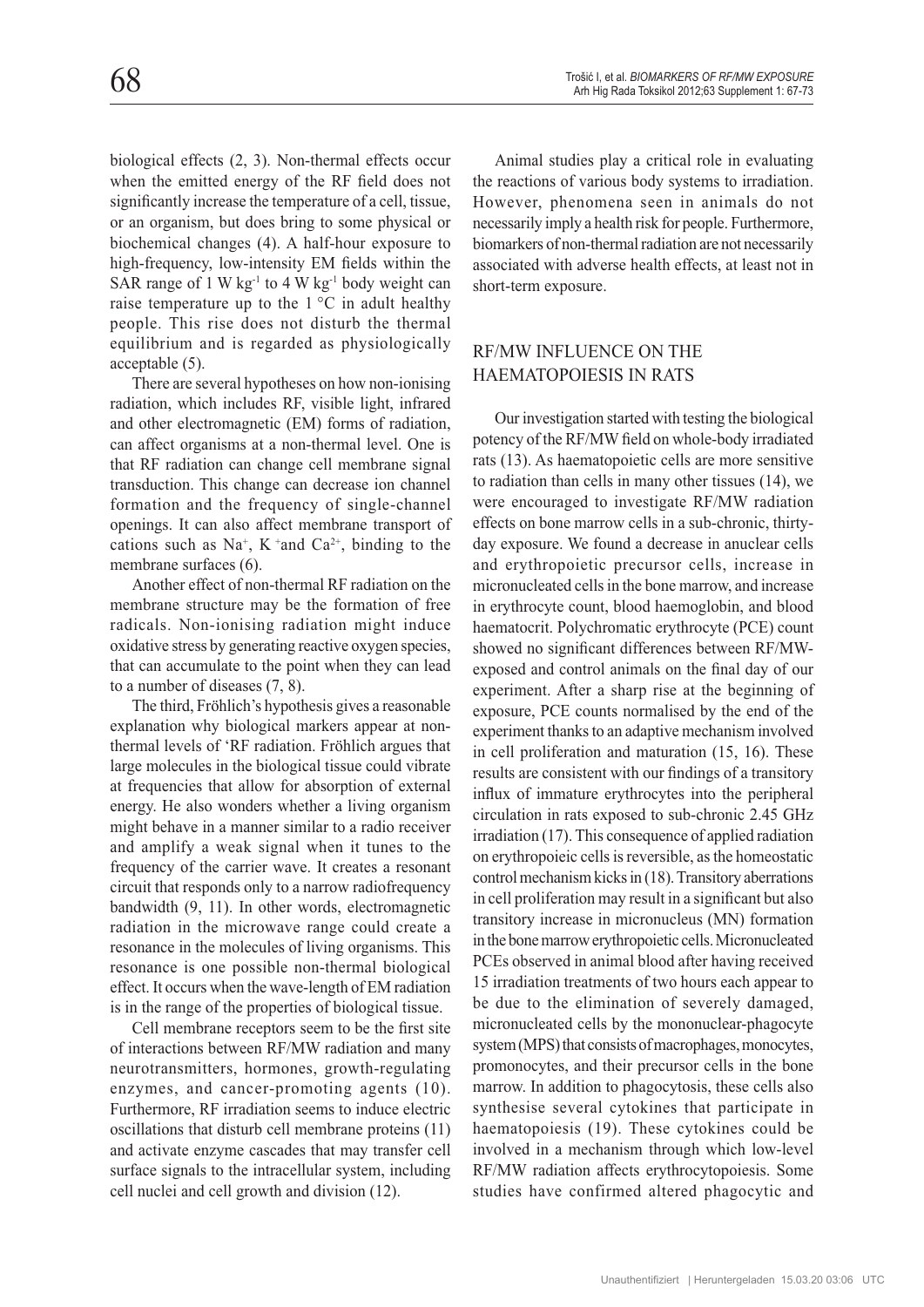secretory function of peritoneal and alveolar macrophages after MW radiation (20, 21).

In another study, we also observed a slight drop in nucleated cell count at the beginning of irradiation and a significant decrease in lymphoblast count at the end, but they did not affect the total lymphocyte count in the bone marrow over the 30-day experiment. Blood leukocyte and lymphocyte counts remained within the normal range observed in control animals (22). This response to radiation-induced stress in the bloodforming system provoked by the irradiation suggests that the changes are rather a sign of adaptation than of malfunction (23).

### MELATONIN HYPOTHESIS

The melatonin hypothesis proposed by Stevens and Davis in 1996 (24) has stood out due to a report that EMF lowered nocturnal melatonin concentrations (25) and hence its oncostatic potential (i.e., its capability to inhibit cancer cell growth and/or affect the immune system). Three mechanisms have been proposed that explain how EMFs can increase cancer risk by lowering melatonin concentrations: 1) lower melatonin concentrations could lead to higher oestrogen and prolactin concentrations and eventually to higher incidence and prevalence of hormonally mediated cancers; 2) considering melatonin's anti-oxidative properties, lowering its levels could increase DNA susceptibility to damage and eventually the overall cancer risk; and 3) considering melatonin's ability to inhibit cell proliferation, lower concentrations could be relevant for cancer development in general (24).

Several studies have shown that EM radiation across almost the entire non-ionising electromagnetic spectrum (extremely low frequencies to  $RF/MW$ ) lowers melatonin levels both in animals and humans. In our study, we followed the levels of rat nocturnal urinary aMT6s during RF/MW exposure. As repeated exposure failed to produce irreparable damage, we concluded that this biological stressor puts melatonin turnover out of balance only transiently, probably due to an effective adaptive response in rats (26).

## CELLULAR BIOMARKERS OF RF/MW EXPOSURE

*In vitro* experiments could help to understand the basic mechanisms of RF/MW action that are

responsible for more complex effects in animals or humans (such as adverse cell transformation, tumour formation, changes in brain activity or even behaviour). Therefore, we evaluated and compared the effects of 864 MHz and 935 MHz microwave fields on the basic growth parameters of cultured cells: growth, colonyforming ability, and cell viability. Cell growth slowed down after one two- and three-hour exposure to the 864 MHz field (SAR  $0.08 \text{ W kg}^{-1}$ ). Cells exposed to the 935 MHz field (SAR  $0.12$  W kg<sup>-1</sup>) for three hours also showed a significantly lower growth 72 hours after exposure in comparison to control. Colonyforming ability and cell viability did not significantly differ between the exposed and control cells (27, 28). These results are in accordance with the explanation given by Kwee and Rasmark (29), who found growth suppression of human epithelial amnion cells exposed to 960 MHz radiation within the SAR range between  $0.021$  W kg<sup>-1</sup> and 2.1 W kg<sup>-1</sup>. The authors pointed to a so-called "window" effect, that is, the maximum effect on cell proliferation rate was related to a specific electromagnetic field and to exposure time. These effects are not linear over the whole radiofrequency spectrum. Grundler et al. (30, 31) observed that some frequencies increased the growth rate of the yeast *Sacharomyces cerevisiae* up to 15 % or and other lowered it by 29 %. The resonance bandwidths were of the order of 10 MHz. This confirmed the theoretical assumption of coherent molecular oscillations that could activate cellular metabolic processes.

An external electric field in the frequency range similar to the physiological ones can dissipate essential cellular proteins in the cytoskeleton. Cytoskeleton structures with electric dipole moments can generate oscillating electric fields, and an external electromagnetic field can contribute to their excitation (32). Inasmuch as the fundamental structure such as microtubule proteins is disturbed by irradiation, it is reasonable to assume that this could affect cell growth. We tested this assumption by exposing a continuous V79 cell line to an 864 MHz continuous wave at an average SAR of 0.08 W kg-1 under strictly controlled experimental conditions. Irradiation significantly affected cell proliferation but not viability or colonyforming ability (33).

*In vitro* approach gives a more accurate insight into this mechanism, particularly when it comes to the polar protein structures. Microtubule fibres are a dynamic structure whose functioning depends on continuous binding and releasing of free tubule proteins. Depending on the dipole moment, an external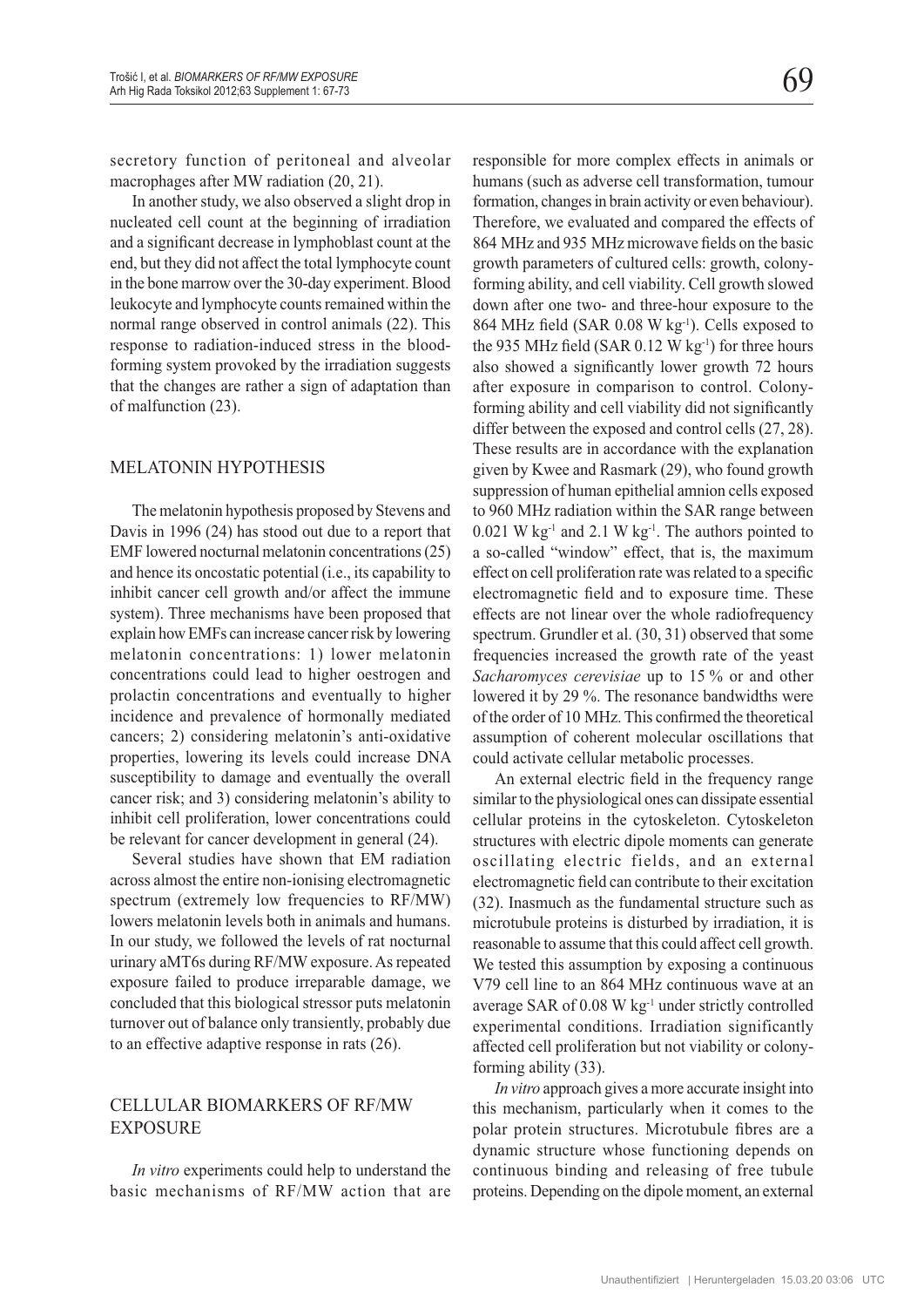electric field could, in theory, disturb the equilibrium and increase the number of free cytoplasmatic tubule proteins (34).

The Fröhlich model has encouraged further research. Pokorný et al. (35-37) have suggested that macromolecular polymers and proteins contained in microtubules vibrate in the same range as radiofrequency. Their dipole molecular assembly might be highly vulnerable to electromagnetic radiation. Our study on the effects of RF field on the polymerisation and depolymerisation of cytoskeleton fibres has shown that external RF fields can interact with these polar structures and contribute to their excitation (38). We confirmed increased and timedependent impairment of the microtubule structure after UHF radiation (39). Low-intensity 935 MHz radiation can affect microtubule proteins and suppress cell growth. Pacini et al. (40) studied the effects of modulated UHF radiation (902.4 MHz, SAR 0.6 W kg-<sup>1</sup>) on fibroblast cells after one hour of exposure. They reported morphological changes caused by increased expression of genes coded for structural proteins. In contrast, Stagg's group (41) did not observe any changes in cell transition through the G1, G2, and S phase and in cell division immediately after exposure to modulated 835.62 MHz wave (SAR  $0.6$  W kg<sup>-1</sup>) for up to 100 h. However, two independent groups of investigators demonstrated the capability of lowpower UHF radiation to induce reversible changes to cell protein structure, affect beta-lactoglobulin conformational changes, and stimulate the unfolding of citrate synthase (42-44). In addition, Leszczynski et al. (45) found that mobile phone radiation changes the phosphorylation status of the heat shock protein-27, one of the stress family proteins. These findings have been corroborated by Marjanović et al. (46) who found that the RF field of 1.5 GHz to 10.9 GHz impaired antioxidative defence on the macromolecular level in humans.

# RESEARCH NEEDS FOR LABORATORY **STUDIES**

The 2010 World Health Organization (WHO) Research Agenda for Radiofrequency Fields (47) speaks about the need for further epidemiological, laboratory, and dosimetry investigation to identify possible adverse health effects and to provide information on appropriate levels of protection. As Rapacholi (48) puts it: "While *in vitro* studies can

provide important insights into fundamental mechanisms for biological effects from exposure to low-level EMF, *in vivo* studies, whether on animals or human beings, provide more convincing evidence of adverse health consequences. Epidemiological studies provide the most direct information on risks of adverse effects in human beings. However, these studies have limitations, especially when low relative risks are found".

### *Laboratory studies: Animals*

Animal studies should include animals with clear responses to RF exposure, and RF frequency signals should be relevant for human use (commercial frequencies). They should compare responses to RF fields between young and adult animals and investigate the dose-response relationship (47).

## *Laboratory studies: Tissues, cells, and cell-free systems*

Studies in tissues, cells, and cell-free systems play a supporting role in public health risk assessments and are critical to the optimal design of animal and epidemiology studies. They should use cellular systems with clear responses to RF exposures and should investigate the effects of intermittent RF exposure. The focus should be on the expression of stress proteins and generation of reactive oxygen species (ROS) in mammalian cells.

Priority should be given to phosphorylation profiling and other high-throughput assays characteristic of genomics, proteomics, and related research areas.

#### *Laboratory studies: Dosimetry / exposure systems*

Exposure systems for *in vitro* and *in vivo* experiments should be designed as to keep physical exposure parameters under controlled conditions on the one hand, and to be able to establish electromagnetic properties of tissues and cells on the other. Exposure conditions should correspond to the use of mobile phones, which means that these studies should involve volunteering subjects. Monitoring and control of environmental factors such as external RF sources are also very important.

#### *Acknowledgement*

This research was supported by the Croatian Ministry of Science, Education and Sports (grant no. 022-0222411-2406).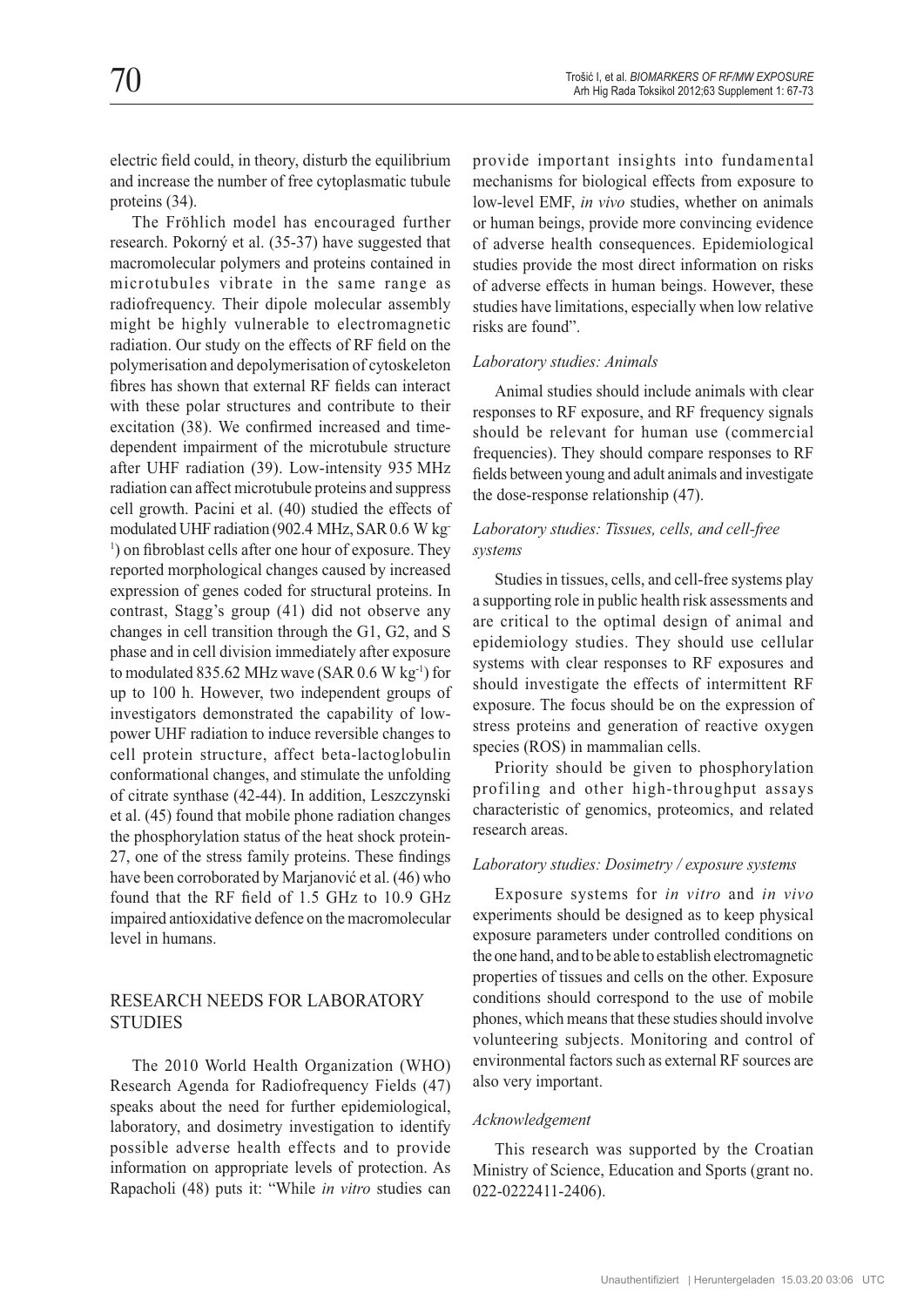#### REFERENCES

- 1. European Commission, Scientific Committee on Emerging and Newly Identified Health Risks (SCENIHR). Health Effects of Exposure to EMF [displayed 18 January 2012]. Available at http://ec.europa.eu/health/ph\_risk/ committees/04\_scenihr/docs/scenihr\_o\_022.pdf
- 2. Independent Expert Group on Mobile Phones (IEGMP). Report of the Group (The Stewart Report) [displayed 13 July 2011]. Available at http://www.iegmp.org.uk
- 3. Trošić I, Pavičić I, Marjanović AM. Prednosti i mane korištenja mobilne komunikacije [Pros and Cons of Mobile Communication, in Croatian]. In: Srb N, editor. Proceedings EIS 2011 of the 22 International Conference "Electrical Engineering Symposium" Josip Lončar Days; 2-5 May 2011; Šibenik, Croatia. Zagreb: Elektrotehničko društvo Zagreb; 2011. p. 3-6.
- 4. Cleveland RF, Ulcek JL, Jr. Questions and answers about biological effects and potential hazards of radiofrequency electromagnetic fields. OET Bull 1999;56:1-36.
- 5. World Health Organization (WHO). Electromagnetic Fields (300 Hz to 300 GHz). Environmental Health Criteria 137. Geneva: WHO; 1993.
- 6. Cleary SF. *In vitro* studies of the effects of nonthermal radiofrequency and microwave radiation. In: Bernhard JH, Matthes R, Repacholy MH, editors. Non-thermal effects of RF electromagnetic fields. ICNIRP 3/97. München: Märkl-Druck Print; 1997. p. 119-30.
- 7. Dasdag S, Bilgin HM, Akdag MZ, Celik H, Aksen F. Effect of long term mobile phone exposure on oxidative processes and nitric oxide in rats. Biotechnol & Biotechnol Eq 2008;22:992-7.
- 8. Valko M, Leibfritz D, Moncol J, Cronin MTD, Mazur M, Tesler J. Free radicals and antioxidants in normal physiological functions and human disease. Int J Biochem Cell Biol 2007;39:44-84.
- 9. Fröhlich H. The biological effects of microwaves and related questions. Adv Electronics Electron Phys 1980;53:85-8.
- 10. Tenforde TS. Biological interactions of radiofrequency fields. In: Bernhard JH, Matthes R, Repacholy MH, editors. Nonthermal effects of RF electromagnetic fields. ICNIRP 3/97. München: Märkl-Druck Print; 1997. p. 65-78.
- 11. Fröhlich H. Long-range coherence and energy storage in biological systems. Int J Quantum Chem 1968;2:641-9.
- 12. Adey WR. Cell and molecular biology associated with radiation fields of mobile telephones. In: Stone WR, Ueno S, editors. Review of radio science 1996-1999. Oxford: Oxford University Press; 1999. p. 845-72.
- 13. Trošić I, Mataušić-Pišl M, Radalj Ž, Prlić I. Animal study on electromagnetic field biological potency. Arh Hig Rada Toksikol 1999;50:5-11.
- 14. Kreja L, Selig C, Plappert U, Nothdurft W. Radiation-induced DNA damage in canine hemopoietic cells and stromal cells as measured by the Comet Assay. Environ Mol Mutagen 1996;45:39-45.
- 15. Car BD. The hematopoietic system. In: Weiss DJ, Wardrop KJ, editors. Schalm's veterinary hematology.  $6<sup>th</sup>$  ed. Ames; Wiley- Blackwell; 2010. p. 27-36.
- 16. Bušljeta I, Trošić I, Milković-Kraus S. Erythropoietic changes in rats after 2.45 GHz nonthermal irradiation. Int J Hyg Environ Health 2004;207:1-6.
- 17. Bušljeta I. Utjecaj radiofrekventnog mikrovalnog zračenja na krvotvorno tkivo štakora [Impact of radiofrequency microwave irradiation on hematopoietic tissue of rats, in Croatian]. [MS thesis]. Zagreb: Faculty of Medicine, University of Zagreb; 2002.
- 18. Bušljeta I, Trošić I, Milković-Kraus, S. Erythropoietic aberrations in bone marrow of rats after microwave irradiation. In: Kostarakis P, editor. Proceedings of the Biological Effects of EFMs 2nd International Workshop; 7-11 Oct 2002; Rhodes, Greece. Athens: Institute of Informatics and Telecommunications NCSR "Demokritos"; 2002. p. 739-43.
- 19. Trošić I, Bušljeta I. Erythropoietic dynamic equilibrium in rats maintained after microwave exposure. Exp Toxicol Pathol 2006;57:247-51.
- 20. Unanue ER. Macrophages, antigen-presenting cells and phenomena of antigen handling and presentation. In: Paul WE, editor. Fundamental immunology. 3rd ed. Philadelphia: Lipincott-Raven; 1993. p. 111-44.
- 21. Dasdag S, Oflazoglu H, Kelle M, Akdag Z. Efects of microwave on the phagocytic activity of variously treated rat macrophages. Electro Magnetobiol 1998;17:185-94.
- 22. Trošić I. Multinucleated giant cell appearance after whole body microwave irradiation of rats. Int J Hyg Environ Health 2001;204:133-8.
- 23. Trošić I, Bušljeta I, Pavičić I. Blood-forming system in rats after whole-body microwave exposure; reference to the lymphocytes. Toxicol Lett 2004;154:125-32.
- 24. Stevens RG, Davis S. The melatonin hypothesis: electric power and breast cancer. Environ Health Perspect 1996;104(Suppl 1):135-40.
- 25. Brainard GC, Kavet R, Kheifets LI. The relationship between electromagnetic field and light exposure to melatonin and breast cancer risk: A review of the relevant literature. J Pineal Res 1999;26:65-100.
- 26. Trošić I, Bušljeta I, Pavičić I, Milković-Kraus S. Nocturnal urinary melatonin levels and urine biochemistry in microwave-irradiated rats. Biologia 2009;64:798-802.
- 27. Pavičić I, Trošić I. Impact of 864 MHz or 935 MHz radiofrequency microwave radiation on the basic growth parameters of V79 cell line. Acta Biol Hung 2008;59:67- 76.
- 28. Pavičić I. Biološki pokazatelji učinka radiofrekvencijskog mikrovalnog zračenja (935 MHz) na V79 stanice u kulturi [Biological markers of radiofrequency microwave radiation (935 MHz) effect on V79 cell culture, in Croatian] [MS thesis]. Zagreb: Faculty of Science, University of Zagreb; 2005.
- 29. Kwee S, Rasmark P. Changes in cell proliferation due to environmental non-ionizing radiation. 2. Microwave radiation. Bioelectrochem Bioenerg 1998;44:251-5.
- 30. Grundler W, Kaiser F. Experimental evidence for coherent excitations correlated with cell growth*.* Nanobiology 1992;1:163-76.
- 31. Grundler W, Kaiser F, Keilmann F, Walleczek J. Mechanisms of electromagnetic interaction with cellular systems. Naturwissenschaften 1992;79:551-9.
- 32. Pavičić I. Djelovanje radiofrekvencijskog zračenja na strukturu citoskeleta stanica u kulturi [Influence of radiofrequency radiation on cytoskeleton structure of cells in culture, in Croatian] [PhD thesis]. Zagreb: Faculty of Science, University of Zagreb; 2008.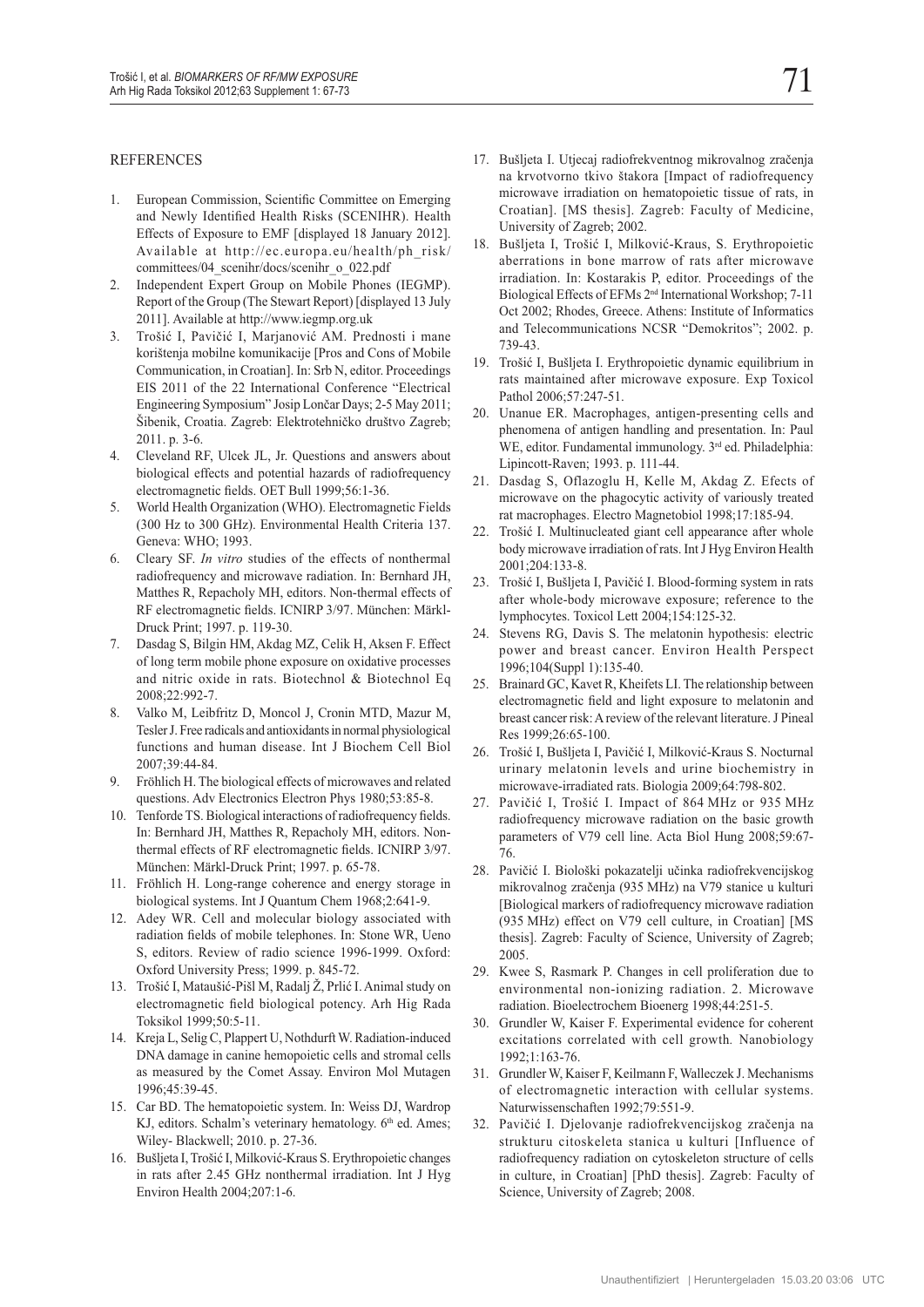- 33. Pavičić I, Trošić I. Influence of 864 MHz electromagnetic field on growth kinetics of established cell line. Biologia 2006;61:321-5.
- 34. Ortner MJ, Galvin MJ, Irwin RD. The effect of 2450-MHz microwave radiation during microtubular polymerization *in vitro*. Radiat Res 1983;93:353-63.
- 35. Pokorný J, Jelίnek F, Trkal V, Šrobár F. Vibration in microtubules. U: Bersam F, editor. Electricity and magnetism in biology and medicine. Bologna: Kluwer Academic/Plenum Publishers; 1999. p. 967-70.
- 36. Pokorný J, Jelίnek F, Trkal V. Electric field around microtubules. Bioelectrochem Bioenerg 1998;45:239-45.
- 37. Pokorný J. Excitation of vibrations in microtubules in living cells. Bioelectrochemistry 2004;63:321-6.
- 38. Trošić I, Pavičić I, Bušljeta I, Mataušić-Pišl M, Milković-Kraus S. Djelovanje radiofrekvencijskog pojasa neionizirajućeg elektromagnetskog zračenja na razini stanice [Activity of radiofrequency radiation at the cell level, in Croatian]. Arh Hig Rada Toksikol 2010;61(Suppl):45-52.
- 39. Pavičić I, Trošić I. *In vitro* testing of cellular response to ultra high frequency electromagnetic field radiation. Toxicol in Vitro 2008;22:1344-8.
- 40. Pacini S, Ruggiero M, Sardi I, Aterini S, Gulisano F, Gulisano M. Exposure to global system for mobile communication (GSM) cellular phone radiofrequency alters gene expression, proliferation, and morphology of human skin fibroblasts. Oncol Res 2002;13:19-24.
- 41. Stagg RB, Thomas WJ, Jones RA, Adey WR. DNA synthesis and cell proliferation in C6 glioma and primary glial cells exposed to a 836.55 MHz modulated radiofrequency field. Bioelectromagnetics 1997;18:230-6.
- 42. Bohr H, Bohr J. Microwave-enhanced folding and denaturation of globular proteins. Phys Rev E 2000;61:4310-4.
- 43. Bohr H, Bohr J. Microwave enhanced kinetics observed in ORD studies of a protein. Bioelectromagnetics 2000;21/1, 68-72.
- 44. George DF, Bilek MM, McKenzie DR. Non-thermal effects in the microwave induced unfolding of proteins observed by chaperone binding. Bioelectromagnetics 2008;29:324-30.
- 45. Leszczynski D, Joenvaara S, Reivinen J, Kuokka R. Nonthermal activation of the hsp27/p38MAPK stress pathway by mobile phone radiation in human endothelial cells: Molecular mechanisms for cancer- and blood-brain barrierrelated effects. Differentiation 2002;70:120-9.
- 46. Marjanović AM, Domjan A-M, Fleis D, Pavičić I. Pokazatelji oksidacijskog oštećenja makromolekula i antioksidacijske obrane u ispitanika izloženih radarskom zračenju frekvencija od 1,5 GHz do 10,9 GHz [Indicators of macromolecular oxidative damage and antioxidant defence in examinees exposed to the radar frequencies 1.5-10.9 GHz, in Croatian]. In: Krajcar Bronić I, Kopjar N, Milić M, Branica G, editors. Proceedings of the Eight Symposium of the Croatian Radiation Protection Association. 13-15 April 2011; Krk, Croatia. Zagreb: Denona; 2011. p. 513-7.
- 47. WHO Research Agenda for Radiofrequency Fields [displayed 5 March 2012]. Available at http://whqlibdoc.who.int/ publications/2010/9789241599948\_eng.pdf
- 48. Repacholi MH. Health risks from the use of mobile phones. Toxicol Lett 2001;120:323-31.